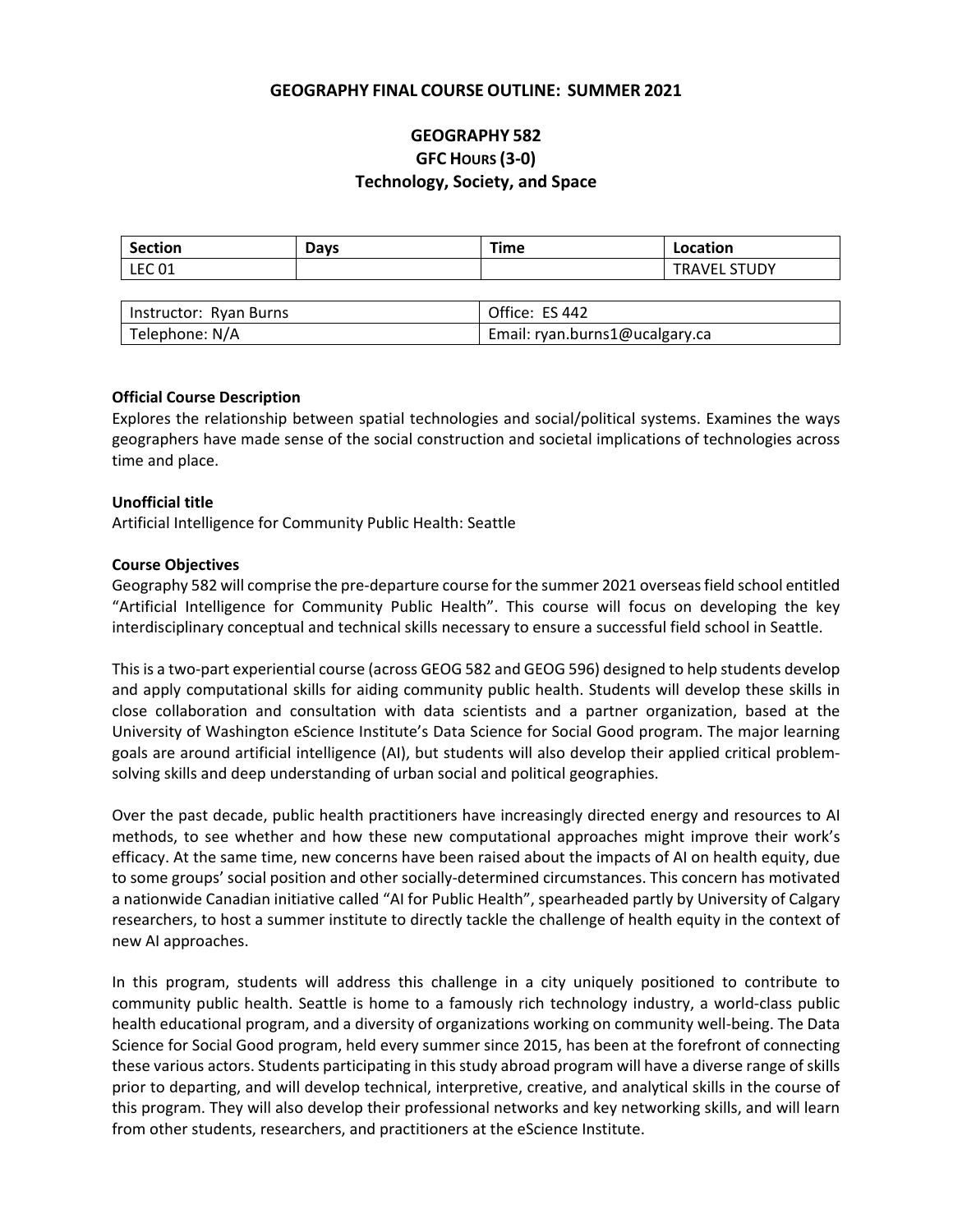# **Course Learning Outcomes**

The Department of Geography is committed to student knowledge and skill development. The table below lists the key learning outcomes for this course, the program-learning outcomes to which they contribute, and the expected level of achievement.

#### **By the end of this course, students should be able to:**

| <b>Course Learning Outcomes</b>                                                | $PLO(s)*$      | Level(s) $**$  |
|--------------------------------------------------------------------------------|----------------|----------------|
| Evaluate different artificial intelligence algorithms for their suitability to | 3,4,6,8        | 3              |
| particular public health-related inquiries.                                    |                |                |
| Explain the major areas of research that intersect urban geography, public     | 1,2,5,7,8      | 3              |
| health at the community scale, and artificial intelligence.                    |                |                |
| Compose a simple script that demonstrates your critical reflection on the      | 1, 2, 3, 4, 6, | 3              |
| role of computation in community well-being and community health.              | 7,8            |                |
| Critically interrogate the different roles technologies are said to play in    | 3,4,5,7,8      | 3              |
| urban settings.                                                                |                |                |
| Explain how community public health problems can be approached as              | 1,2,5,7,8      | $\overline{2}$ |
| geographic problems.                                                           |                |                |

*\*PLOs = Program Learning Outcomes: 1 = reflect and communicate diverse human-environment perspectives, 2 = identify and explain human-environment processes, 3 = implement sampling, data collection, analyses and communication methods, 4 = analyze spatial and temporal aspects of human-environment systems, 5 = employ knowledge, arguments, and methodologies for solving human-environment problems, 6 = evaluate geospatial data and manipulate it to create cartographic products, 7 = communicate geographic concepts using oral, written, graphic, and cartographic modes, and 8 = demonstrate literacy skills.*

*\*\*Levels: 1 = Introductory, 2 = Intermediate, and 3 = Advanced.*

#### **Prerequisites:**

3 units from Geography 357, 482.

A working knowledge of computer science principles is desirable but not necessary. Each student team will have someone with technical expertise and others with topical expertise.

#### **Learning Resources**

Required readings will be posted to the course D2L.

#### **Grading (Weighting)**

| Weight | <b>Assessed Components</b>                                                                                 | Due                                    |
|--------|------------------------------------------------------------------------------------------------------------|----------------------------------------|
| 10 %   | <b>Basic script</b>                                                                                        | July 17                                |
| 10     | <b>Basic ML script</b>                                                                                     | July 26                                |
| 10     | Web scraping script                                                                                        | July 27                                |
| 10     | Al "concept map"                                                                                           | July 27                                |
| 10     | Mental map of urban studies,<br>public health, and artificial<br>intelligence (note: make this<br>spatial) | July 28, 11:59pm                       |
| 25     | Reflection extended abstract                                                                               | July 30, 11:59pm                       |
| 25     | Final predeparture "test"                                                                                  | July 25, in airport prior to departure |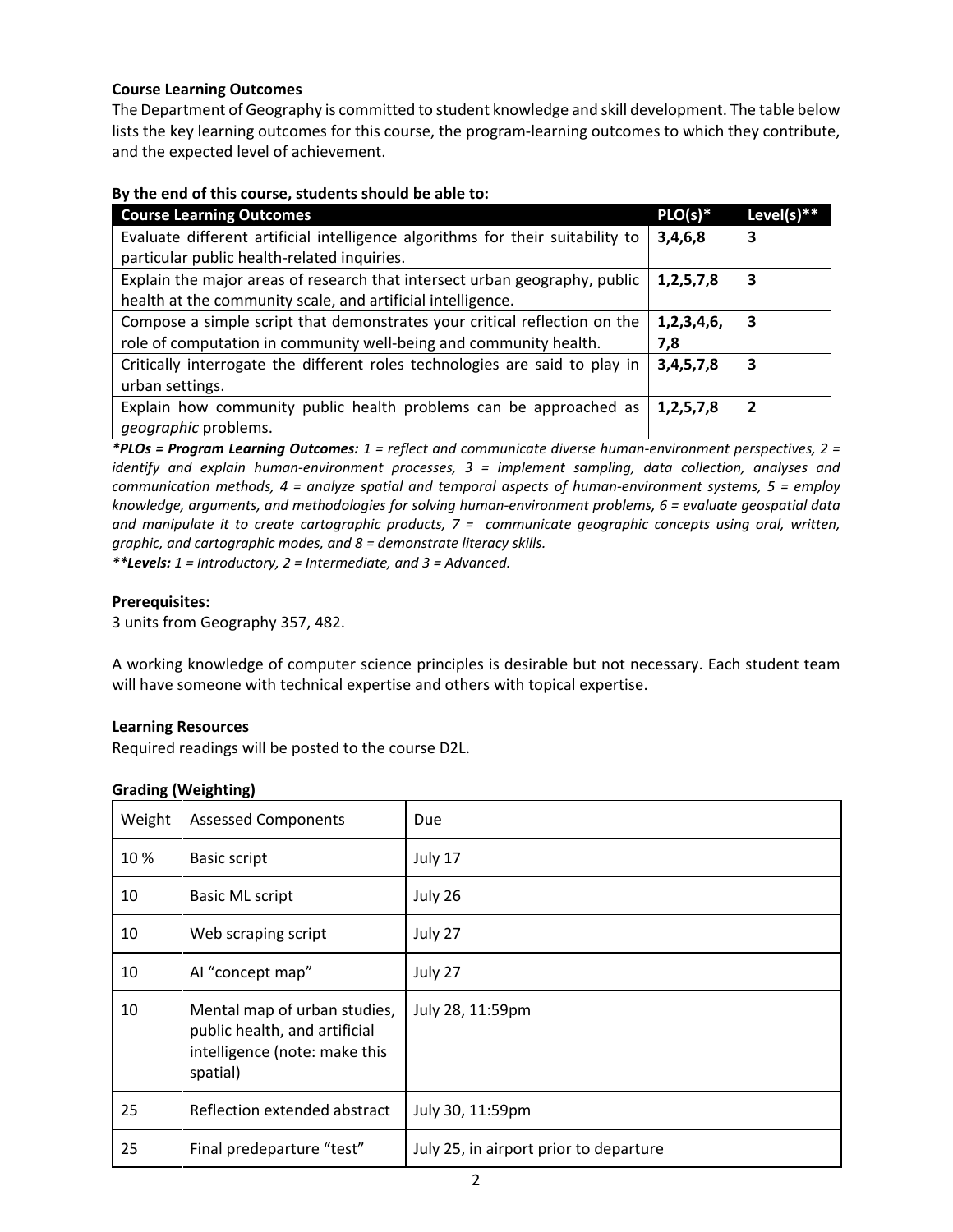*There is no final exam for this course.* 

# **Scripts**

Nearly every day of this course you will practice your scripting skills by developing a script with a particular purpose in mind. I will give you detailed instructions for each of these scripts. For those of you for whom this is elementary, I encourage you to tackle "bigger" and more creative problems. Together, I hope that these three scripts will gently ease you into the world of scripting, and provoke you to think creatively about sources of data and computational approaches.

# **AI Concept Map**

You will create a concept map of AI approaches and application areas, in order to prepare you for quickly deciding a particular AI approach once you're in the field. In this assignment, I expect you to independently summarize, in graphical form, how you conceive of the layout of the field of AI. You can think of this as a graphical essay, or a visual literature review: in your submission, I hope to see that you're familiar with the contours that shape the field as a whole – big areas broken down into smaller challenges and application areas, with lots of connections between them all. I will give further practical instructions in each assignment handout, but I expect that you will be able to use Freemind, Visio, or Illustrator for this assignment.

# **Mental map**

This assignment is very similar to the previous one, but will instead focus on the overlaps between the three focus areas for this course: urban geography, public health, and AI. You will create either a digital or analog diagram of each field's core concerns and debates, and the overlaps between them. Here, instead of detailing each area, I hope that you will identify areas in which you feel familiar, and areas in which you are less familiar. You will share this diagram with your classmates, and you will collectively use these resources to help you identify others' skills once we get into the field. For example, if you're comfortable thinking through technology and cities, but less in programming, you will know who to consult when you run into such problems.

One of your key tasks here will be to convey in this mental map how one might approach the various problems through a *geographic* lens – and you should be explicit about this. There is no single "right" answer to this requirement: geographers think through many different lenses that are characteristic of a geographic frame of thinking. Among the many ways you could approach this question is through space, place, location, distance (and other spatial metaphors), topology, networks, or human-environment relations.

# **Extended abstract**

Within the first two days of being in the field, you will submit a reflection "essay" explaining, from an overtly *geographic* perspective, how you think technologies like AI, data science, and machine learning can or should be used to address urban public health problems. In this extended abstract I expect you to very carefully and critically approach your claims. I also expect you to reflect on your immediate reaction to being in the field – in what ways have the first few days been what you expected, and in what ways has it already been different?

This extended abstract should be about 1500 words.

# **Pre-departure test**

To wrap up the week's learning, and help solidify many of the lessons in your mind, I will offer you a series of questions for which you will compose short written responses. I will offer the class 10 questions, and I will expect you to answer 3 of them with about 300-500 words each. This assignment is less of a final exam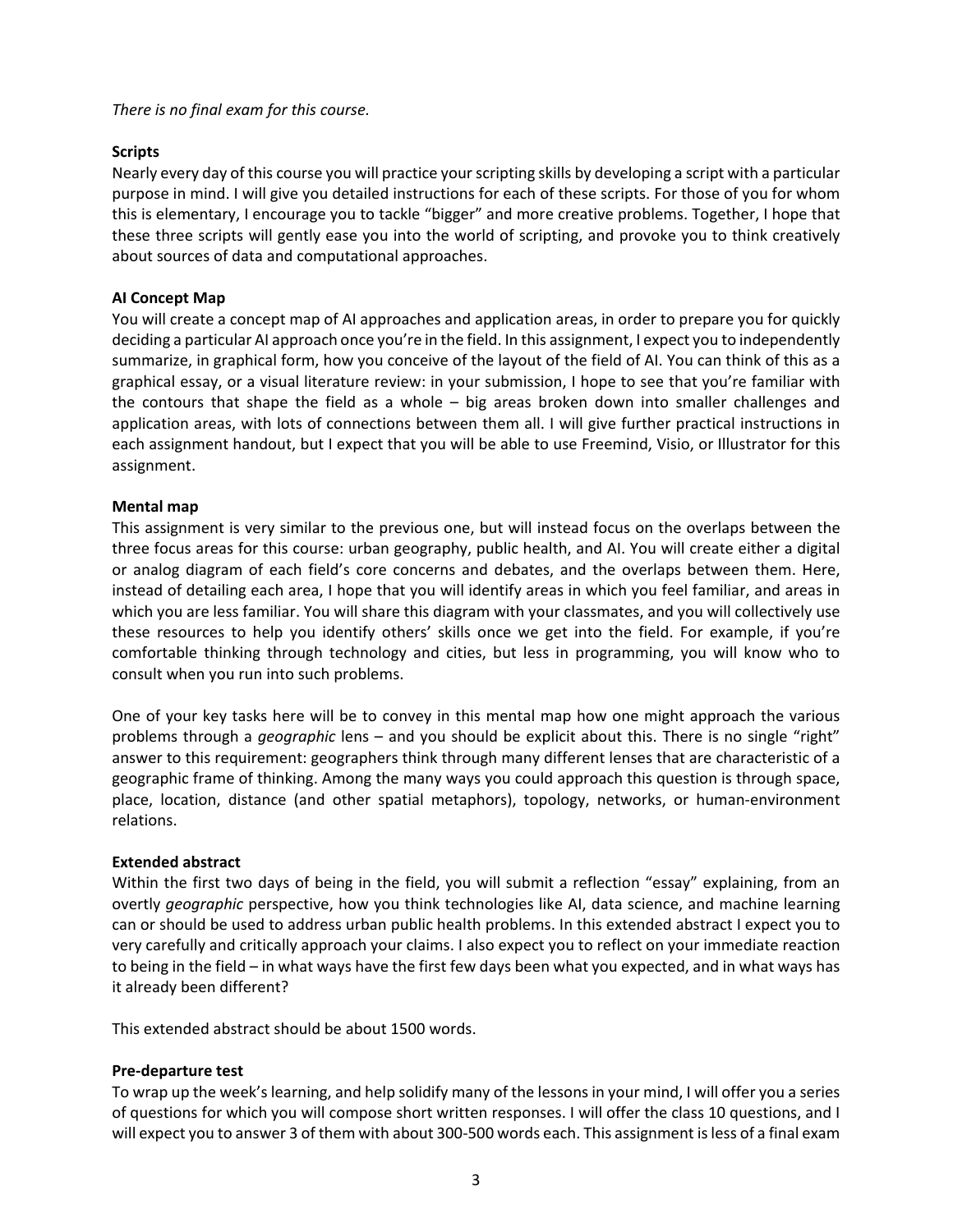and more of a recap. It will also help me figure out where everyone's landing, to assist in assigning small task groups once we get into the field.

- It is essential to pass all components to pass the course as whole.
- Given the intensive timeline of this course, your punctual submission of assignments is crucial, and the late penalty proportionally steep. I will allow one (and only one) chance to re-submit work throughout the course. This late assignment will be penalized 10% per 24 hours of tardiness.

# **Grading System**

| $96 - 100$ A+ | $77 - 80$ B  | $59 - 61$ C- |  |
|---------------|--------------|--------------|--|
| $90 - 95$ A   | $71 - 76$ B- | $55 - 58$ D+ |  |
| $86 - 89$ A-  | $65 - 70$ C+ | $50 - 54$ D  |  |
| $81 - 85$ B+  | $62 - 64$ C  | $0 - 49$ F   |  |

In the event that a student misses any course work due to illness, supporting documentation, such as a medical note or a statutory declaration will be required see: [https://www.ucalgary.ca/pubs/calendar/current/m-1.html.](https://www.ucalgary.ca/pubs/calendar/current/m-1.html) We will accommodate reasonable unexpected difficulties related to health and wellbeing.

Please refer to<https://www.ucalgary.ca/registrar/registration/appeals/student-faq> for frequently asked questions concerning the provision of a medical note/statutory declaration.

# **Supplementary Fees**

No supplementary fees will be assessed.

*For additional detailed course information posted by the instructor, visit the course Desire2Learn page online at [https://d2l.ucalgary.ca/d2l/home.](https://d2l.ucalgary.ca/d2l/home)*

# *SUPPLEMENTAL INFORMATION*

# **Principles of Conduct**

The University Calendar includes a statement on the principles of conduct expected of all members of the university community (including students, faculty, administrators, any category of staff, practicum supervisors, and volunteers), whether on or off university property. This statement applies in all situations where members of the university community are acting in their university capacities. All members of the university community have a responsibility to familiarize themselves with the principles of conduct statement, which is available at: [www.ucalgary.ca/pubs/calendar/current/k.html.](http://www.ucalgary.ca/pubs/calendar/current/k.html)

# **Plagiarism, Cheating, and Student Misconduct**

The University of Calgary is committed to the highest standards of academic integrity and honesty. Students are expected to be familiar with these standards regarding academic honesty and to uphold the policies of the University in this respect.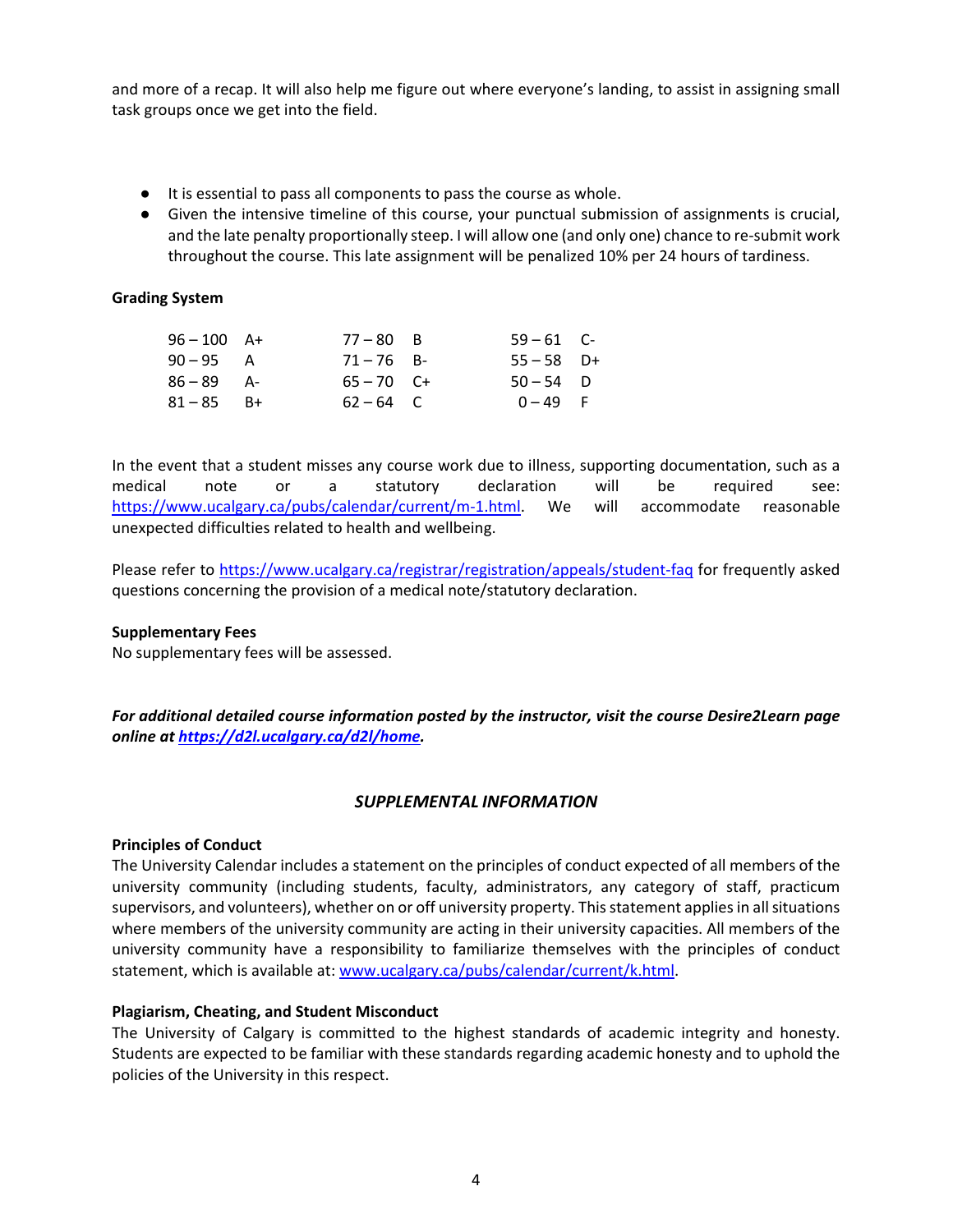Academic dishonesty is not an acceptable activity at the University of Calgary, and students are **strongly advised** to read the Student Misconduct section in the University Calendar at: [www.ucalgary.ca/pubs/calendar/current/k-3.html.](http://www.ucalgary.ca/pubs/calendar/current/k-3.html) Often, students are unaware of what constitutes academic dishonesty or plagiarism. The most common are (1) presenting another student's work as your own, (2) presenting an author's work or ideas as your own without adequate citation, and (3) using work completed for another course. Such activities will not be tolerated in this course, and students suspected of academic misconduct will be dealt with according to the procedures outlined in the calendar at: [www.ucalgary.ca/pubs/calendar/current/k-5.html.](http://www.ucalgary.ca/pubs/calendar/current/k-5.html)

# **Instructor Intellectual Property**

Information on Instructor Intellectual Property can be found at <https://www.ucalgary.ca/policies/files/policies/Intellectual%20Property%20Policy.pdf>

#### **Freedom of Information and Protection of Privacy**

Freedom of Information and Protection of Privacy (FOIP) legislation in Alberta disallows the practice of having students retrieve assignments from a public place, such as outside an instructor's office, the department office, etc. Term assignments will be returned to students individually, during class or during the instructor's office hours; if students are unable to pick up their assignments from the instructor, they must provide the instructor with a stamped, self-addressed envelope to be used for the return of the assignment.

#### **Human subjects**

Students in the course will not be expected to participate as subjects or researchers when research on human subjects may take place.

#### **Internet and electronic communication device information**

There are not restrictions on the use of laptops and tablets in class if they are used to take notes or find information relevant to the class, and if there is no disturbance or distraction of other students or the instructor. Phones must be turned off during class, unless you have previously identified yourself to the instructor as a health care or law enforcement professional.

# **Posting of Grades and Picking-up of Assignments**

Graded assignments will be returned by the instructor or teaching assistant personally during scheduled lecture or laboratory periods, unless they are made available electronically through the course D2L webpage. Grades and assignments will not be available at the Department of Geography's main office.

#### **Academic Accommodations**

It is the student's responsibility to request academic accommodations, according to the university policies and procedures listed in the University Calendar.

The student accommodation policy can be found at: [www.ucalgary.ca/access/accommodations/policy.](http://www.ucalgary.ca/access/accommodations/policy) Students needing an accommodation because of a disability or medical condition should communicate this need to Student Accessibility Services in accordance with the Procedure for Accommodations for Students with Disabilities: [www.ucalgary.ca/policies/files/policies/student-accommodation-policy.pdf.](http://www.ucalgary.ca/policies/files/policies/student-accommodation-policy.pdf)

Students needing an accommodation based on a protected ground other than disability should communicate this need, preferably in writing to their instructor or the Department Head (email: [david.goldblum@ucalgary.ca\)](mailto:david.goldblum@ucalgary.ca).